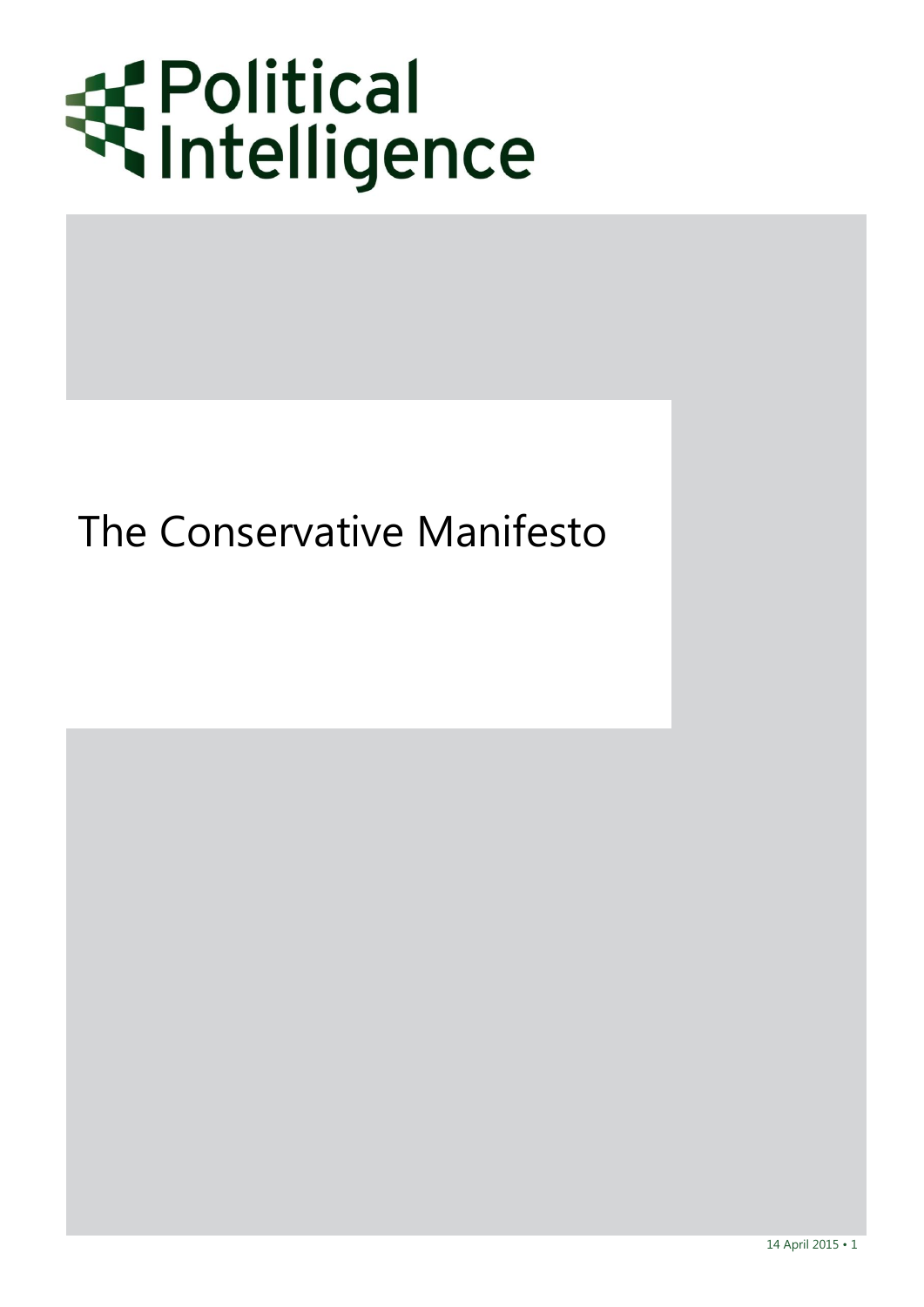# Political<br>Mintelligence

### **The Conservative Manifesto**

| $2^{\circ}$    |  |
|----------------|--|
|                |  |
|                |  |
|                |  |
|                |  |
| 3 <sup>7</sup> |  |
| $\overline{4}$ |  |
| 5 <sup>1</sup> |  |
| 6              |  |
|                |  |

#### <span id="page-1-0"></span>**1 Overview**

The Prime Minister and Leader of the Conservative Party, David Cameron, launched his party's manifesto this morning at a new university technical college in the marginal seat of South Swindon. In a campaign which had, up until this week, seen the two main parties focusing on their core votes, the choice of a marginal seat was perhaps fitting as Cameron, like Miliband yesterday, used this major set piece of the election campaign to attempt to reach out beyond usual Tory voters.

The announcement that Margaret Thatcher's flagship 'Right To Buy' policy would be extended to housing association homes dominated the build up to the launch, and the launch itself featured Cameron proclaiming that the Conservatives are the true party for working people,



**STRONG LEADERSHIP A CLEAR ECONOMIC PLAN A BRIGHTER, MORE SECURE FUTURE** 

Conservatives

using eye catching announcements on childcare and the minimum wage to attempt to support his claim.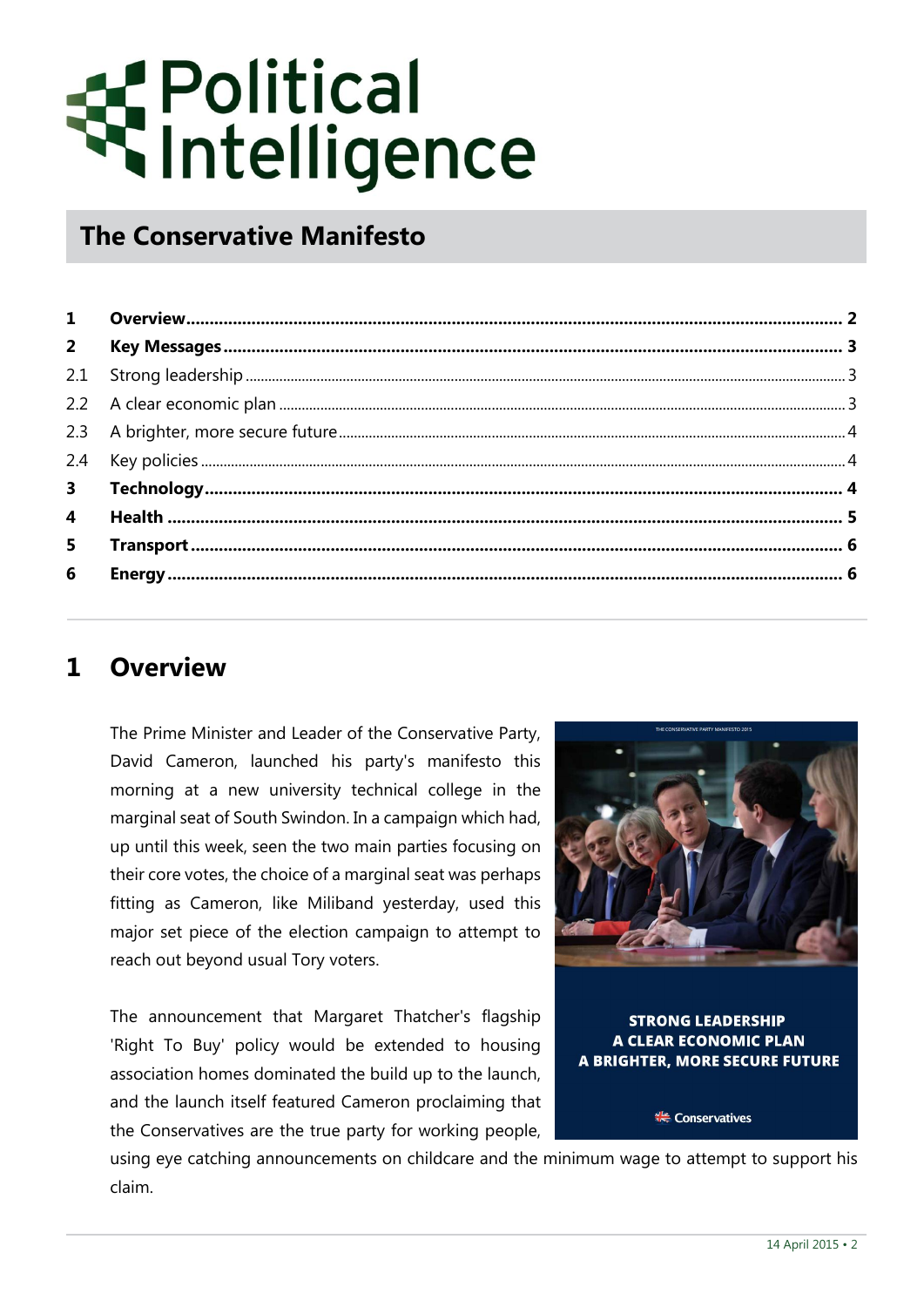The launch also marked a noticeable change in tone of the Tory campaign. In what was perhaps a reaction to the recent attacks by Labour on the Conservatives' alleged negativity, Cameron attempted to convince the electorate that he has a positive vision for the country and that its best days still lie ahead of it.

However, as has become familiar over recent weeks, the manifesto and the launch itself both focused on the theme of 'security', with the Prime Minister claiming that only his party would 'deliver security for working people throughout their lives, throughout our country'. This theme was then built on to suggest that anything but a vote for the Conservatives at the general election would put the nation's security, particularly its 'economic security', at risk.

The analysis below focuses on the key themes that featured in today's launch, with sector specific commitments then outlined.

#### <span id="page-2-0"></span>**2 Key Messages**

The front page of the manifesto illustrated the Conservatives' three key messages:

- **Strong leadership**
- A clear economic plan
- A brighter, more secure future

#### <span id="page-2-1"></span>**2.1 Strong leadership**

Throughout the campaign, the Conservatives have attempted to frame the election debate as a choice between David Cameron and Ed Miliband in the belief that, when presented with a straight choice, the public would prefer Cameron to the Labour leader. Indeed, a giant photo of the Prime Minister graced the fourth page of the document. However, with the recent accusations of 'back stabbing' levelled at Miliband in recent weeks appearing to backfire, it was notable that Cameron's launch speech adopted a much more restrained tone when referring to the Labour leadership.

#### <span id="page-2-2"></span>**2.2 A clear economic plan**

Unsurprisingly given the relentless repetition of the phrase 'long-term economic plan' over not just the campaign but the past few years, today's manifesto launch was centred on the economic recovery and an appeal to the public not to 'risk' Britain's economic security through abandoning the current plan. Indeed, the first two sections of the manifesto were dedicated to the 'economic plan' and 'jobs for all' respectively, however, despite this theme there remains a considerable lack of clarity over how many of the spending commitments will be funded.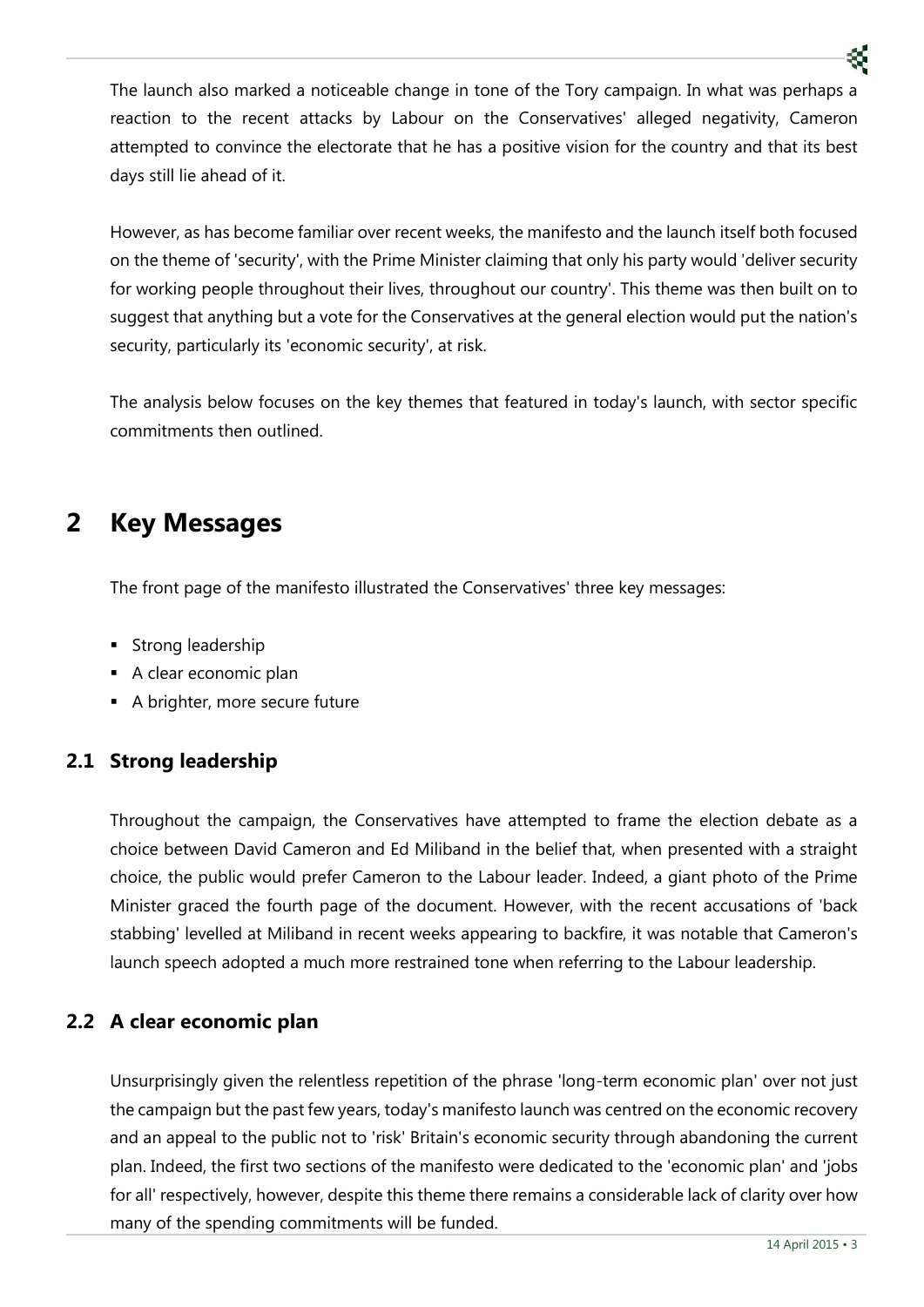

#### <span id="page-3-0"></span>**2.3 A brighter, more secure future**

In a departure from what has been perceived by many to have been a negative campaign so far, the manifesto is surprisingly positive in tone. Despite mentioning the former Chief Secretary to the Treasury's 'no money left' note in its second sentence, one of the key themes of the manifesto is optimism, with the promise that the Party has a plan for a 'better future for you and your family'.

#### <span id="page-3-1"></span>**2.4 Key policies**

The manifesto and the Prime Minister's launch speech focused on the Conservatives' 'plan for every stage of your life', with the manifesto structured in a way designed to show that the Party supports people whatever their age.

Some of the key announcements set out in today's manifesto are listed below:

- Expansion of the 'Right to Buy' scheme to include housing association tenants.
- Build 200,000 starter homes for first-time buyers under the age of 40.
- **Provide 30 hours of free childcare for parents of three and four year olds (doubling the current** allowance and more than the pledge contained in Labour's manifesto).
- **Increase the inheritance tax threshold on family homes to £1million by 2017.**
- An extra £8 billion in NHS spending per year by 2020.
- Removing all workers on the minimum wage from income tax through increasing the personal allowance to £12,500
- Opening 500 more Free schools.
- Delivering an 'in/out' EU referendum by 2017.
- Keep commuter rail fares frozen in real terms for the whole of the next Parliament.

#### <span id="page-3-2"></span>**3 Technology**

Tech featured quite prominently in the manifesto document and David Cameron described access to communications data as 'vital' in his launch speech. The document included a pledge to 'make Britain the technology centre of Europe', with more specific details revealed in the following subject areas:

#### **Broadband, Internet and mobile communications**

 Meet the current Government superfast broadband rollout target and aspire to rollout ultrafast speeds (100Mbps) to all premises as soon as practicable.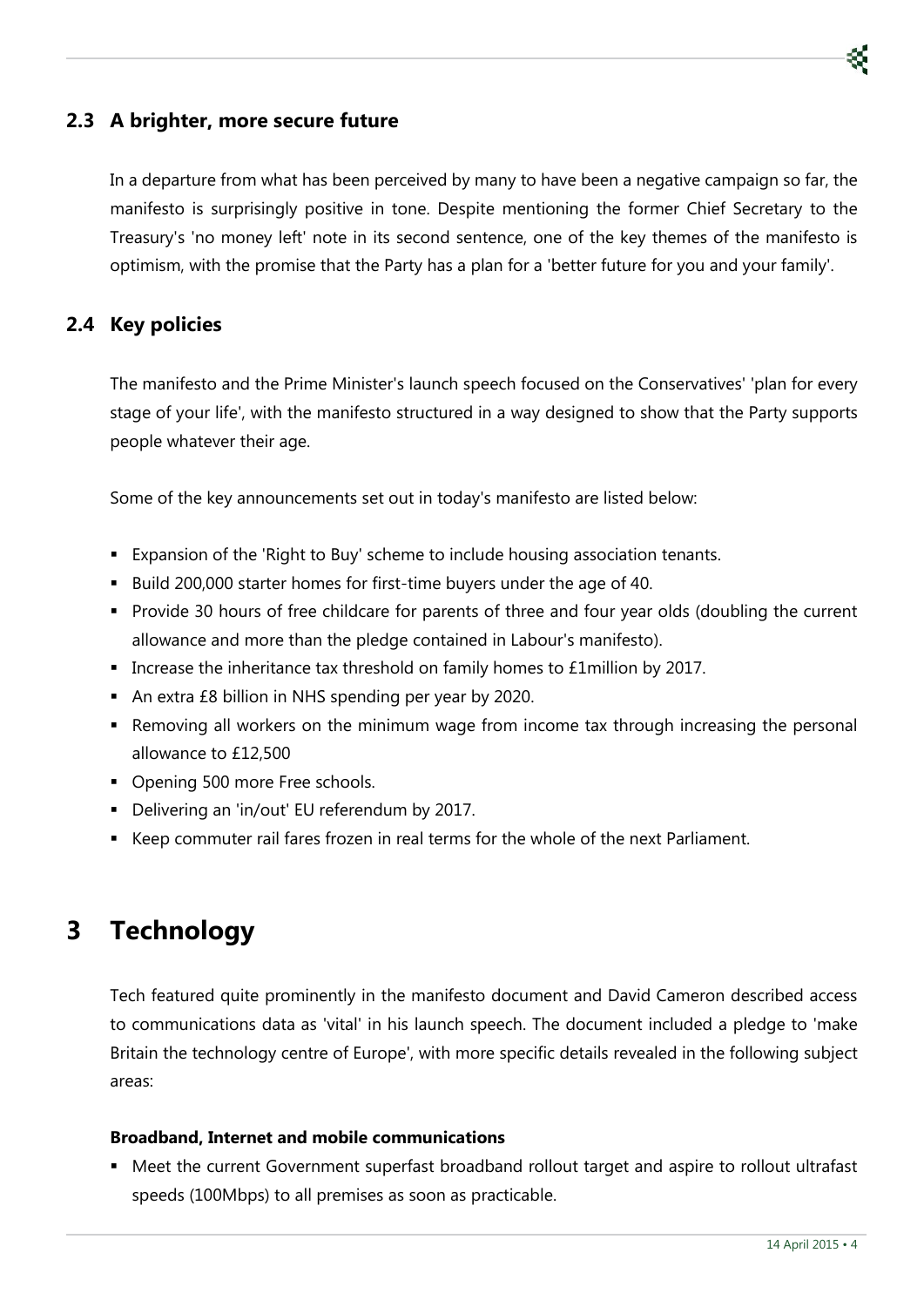- Subsidise the cost of installing superfast capable satellite services in the hardest to reach areas and release more spectrum from public sector use to allow greater private sector access.
- Continue to 'top-slice' the licence fee for digital infrastructure to support superfast broadband across the country.
- Continue to require ISPs to block sites and proxy sites that carry large amounts of copyright infringing content.
- Require age verification for access to all sites containing pornographic content or age-rated music videos
- Ensure that Britain seizes the chance to be a world leader in the development of 5G, playing a key role in defining industry standards.
- Hold the mobile operators to their new legally binding agreement to ensure that 90 per cent of the UK landmass will have voice and SMS coverage by 2017.

#### **Government surveillance, extremism and law enforcement**

- Introduce new communications data legislation (authorities' interception powers would be maintained with oversight of these powers strengthened).
- Tackle online radicalisation and extremist propaganda through measures including 'Extremism Disruption Orders' which could prevent people from using the Internet or social media if suspected of radicalising others.
- Publish standards, performance data and a ranking system for the security of smartphones and tablets, as well as online financial and retail services.
- Direct further resources towards the 'Eight Great Technologies', including robotics and nanotechnology, where Britain aims to be a global leader

#### <span id="page-4-0"></span>**4 Health**

Despite traditionally being an area of weakness for the Party, the NHS and health policy does feature prominently in the Conservative manifesto. It included the following key points:

- Increase NHS spending by £8 billion a year by 2020.
- Allow everyone to be able to see their GP seven days a week from 8am-8pm by 2020.
- Allow people to access a specific named GP.
- Ensure that patients can access the full information about the safety record of a hospital and other NHS or independent providers.
- People will have access to their own electronic health records; with the ability to opt-out of having records shared electronically
- Guarantee that everyone over 75 will get a same-day GP's appointment if they need one.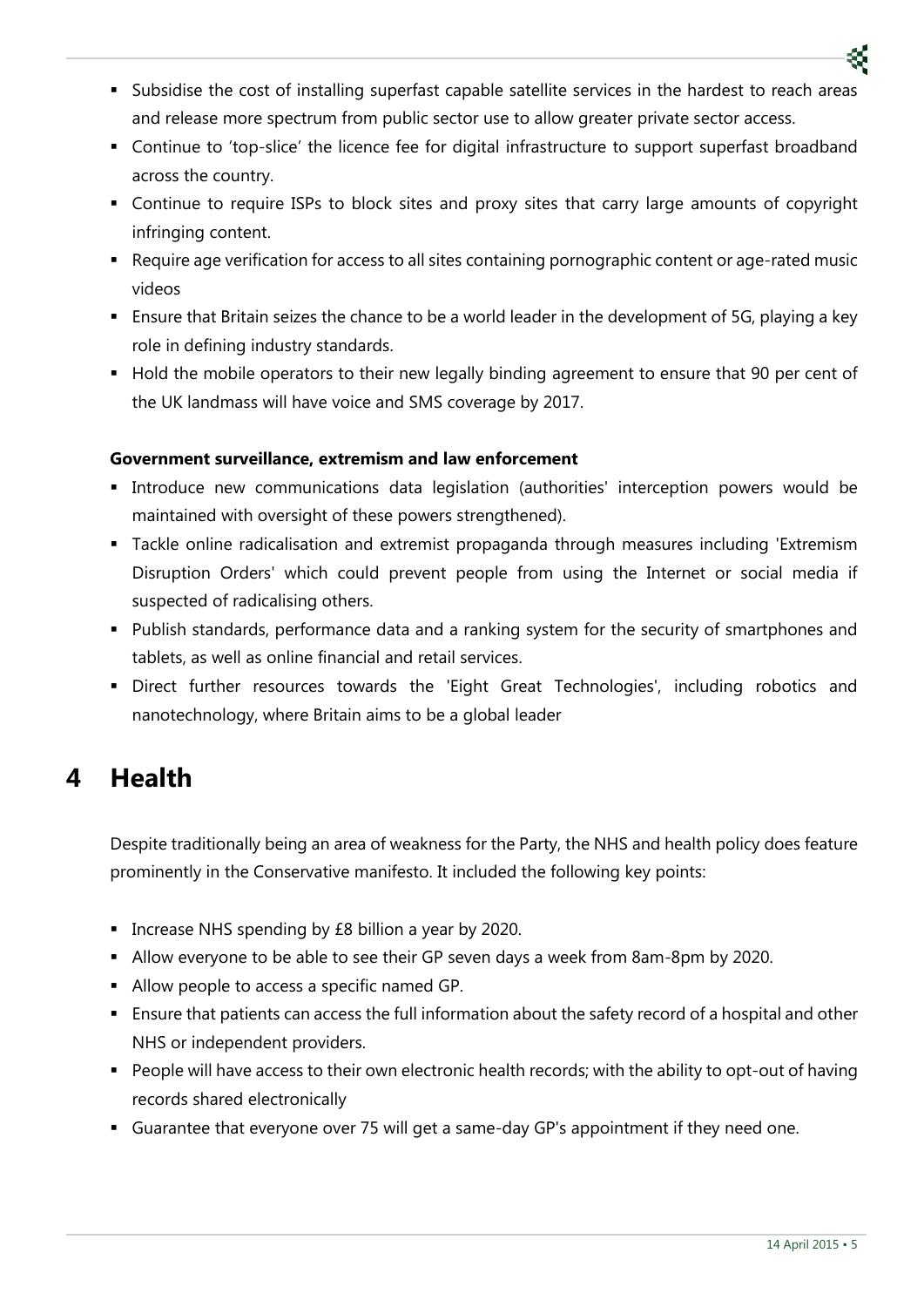#### <span id="page-5-0"></span>**5 Transport**

The manifesto included a section titled 'Better roads, trains and modern communications', stating that a Conservative Government would 'invest over £100 billion' on infrastructure over the next Parliament. The section on transport included the following pledges some of which had been previously announced:

- Keep commuter rail fares frozen in real terms for the whole of the next Parliament.
- **ID INVEST EXTERG** In roads as part of the Roads Investment Strategy.
- Invest £38 billion in the rail network over the years until 2019.
- Invest £500 million over the next five years to help achieve the aim of all cars and vans being zero emission vehicles by 2050.
- **IMPROVE CYCLING SAFETY through spending £200 million.**
- To respond to the Airport's Commission's final report upon its publication.

#### <span id="page-5-1"></span>**6 Energy**

Two pages of the Conservative manifesto focused on energy policy specifically. The section titled 'Guaranteeing you clean, affordable and secure energy supplies' included the following policies (some which have been previously announced):

- Keep energy bills as low as possible through promoting competition in the energy market (through implementing the recommendations of the Competition and Markets Authority investigation).
- **Ensure that every home and business has a Smart Meter by 2020.**
- Continue to support the safe development of shale gas and share the wealth they generate through generous community benefit packages.
- End any new public subsidy for onshore windfarms and change the law so that local communities have the final say on windfarm applications.
- **Continue to support the UK Climate Change Act.**

#### **Political Intelligence**

The 2015 general election is the most unpredictable election in over a generation. The Political Intelligence team will be following developments closely both on the campaign trail and following the outcome of the 7th May. Given the current unlikelihood of an outright majority for any party, it will be important for all organisations who engage with Government to be up to speed on the new